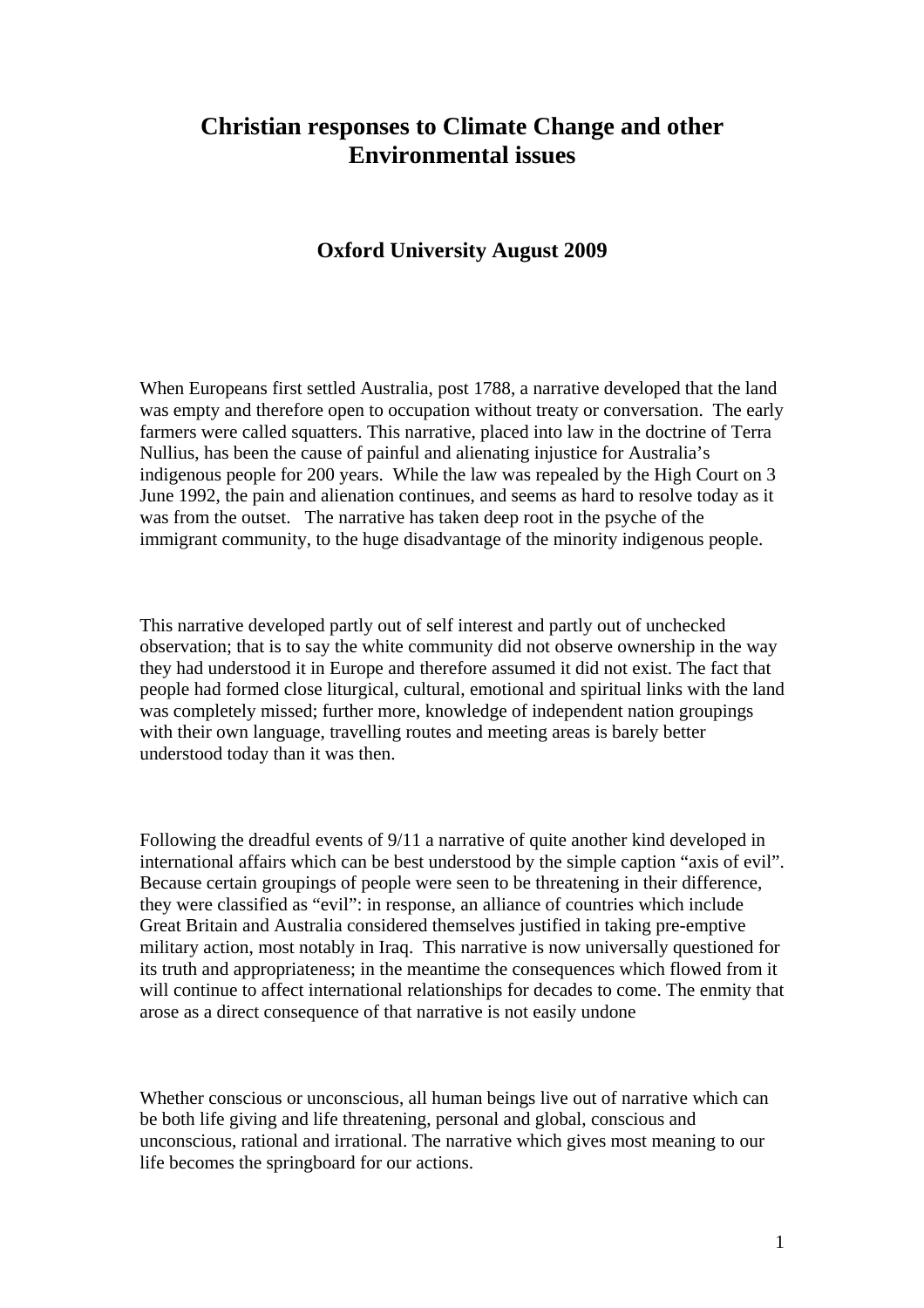The Christian faith is above all a narrative: written and verbal, liturgically celebrated, culturally dressed and intellectually owned. This story has remained unchanged for 2000 years although its implications for living have to be constantly revisited in the changing culture of each succeeding generation. The Christian narrative has always taken for granted one single world with many parts: diversity in a single unity. (Christianity is rightly referred to as one of the great monotheistic religions). It is the Christian view that any single part of the created order finds its beauty and meaning in relation to the whole and that the whole exists to bring fulfilment to each individual part. Indeed the whole is always greater than the sum of the parts. In other words the Christian creation story takes for granted a profound and complex interrelatedness and pronounces as heresy any teaching which allows for the dominance or prosperity of one part of the created order at the expense of another. I acknowledge that Genesis 1:26 has been used as an excuse for domination and exploitation, and that many secular groups see Christianity as the problem rather a contributor to the solution; but the verse, in the context of the whole scriptural narrative cannot be read this way. The vocation of human beings is to live in harmony with the created order and act as stewards of it.

This is where I would like to begin as I sketch a Christian response to the current environmental crisis. The environmental crisis is caused by submission to a secular narrative that under girds the global economy, a narrative that is only partly right and because it is only partly right, in our context its consequences are morally wrong. The narrative is of an open market, (a metaphor which is not true because the hidden monopolies and power structures do not have the transparencies associated with a "market") and of deregulated capitalism which, it asserts, delivers exponential growth and prosperity for all. The problem is that this narrative lends itself without check to opportunism and exploitation and cannot be sustained. We now need several planets to feed the appetite. It is a narrative that is controlled not by the many, but by the few, who are in positions of economic and political power. To challenge the narrative is to invite patronisation at best and being held in derision at worst. Earlier this year I was invited to preach at Westminster Abbey at the memorial service to Australians who lost their lives in the Victorian bushfires. In the 8 minute sermon I dared to link the catastrophe to an outcome of the human footprint which is having a dangerous impact upon the complex balances that affect our climate. While the sermon was received with flattering praise in many quarters it was dealt with scathing contempt by the *Australian* newspaper, a national daily that has self-interested reasons for wanting to continue the futility of denying the link between human activity and its affect upon the climate.

This secular narrative which informs the western way of life, drives the world economy, and causes enormous damage to global ecology; has become a narrative of personal prosperity not community well being, a narrative of exploitation rather than stewardship, of growth rather than sustainability, of winners and losers rather than partners, of unimagined wealth alongside abject poverty, of huge gain without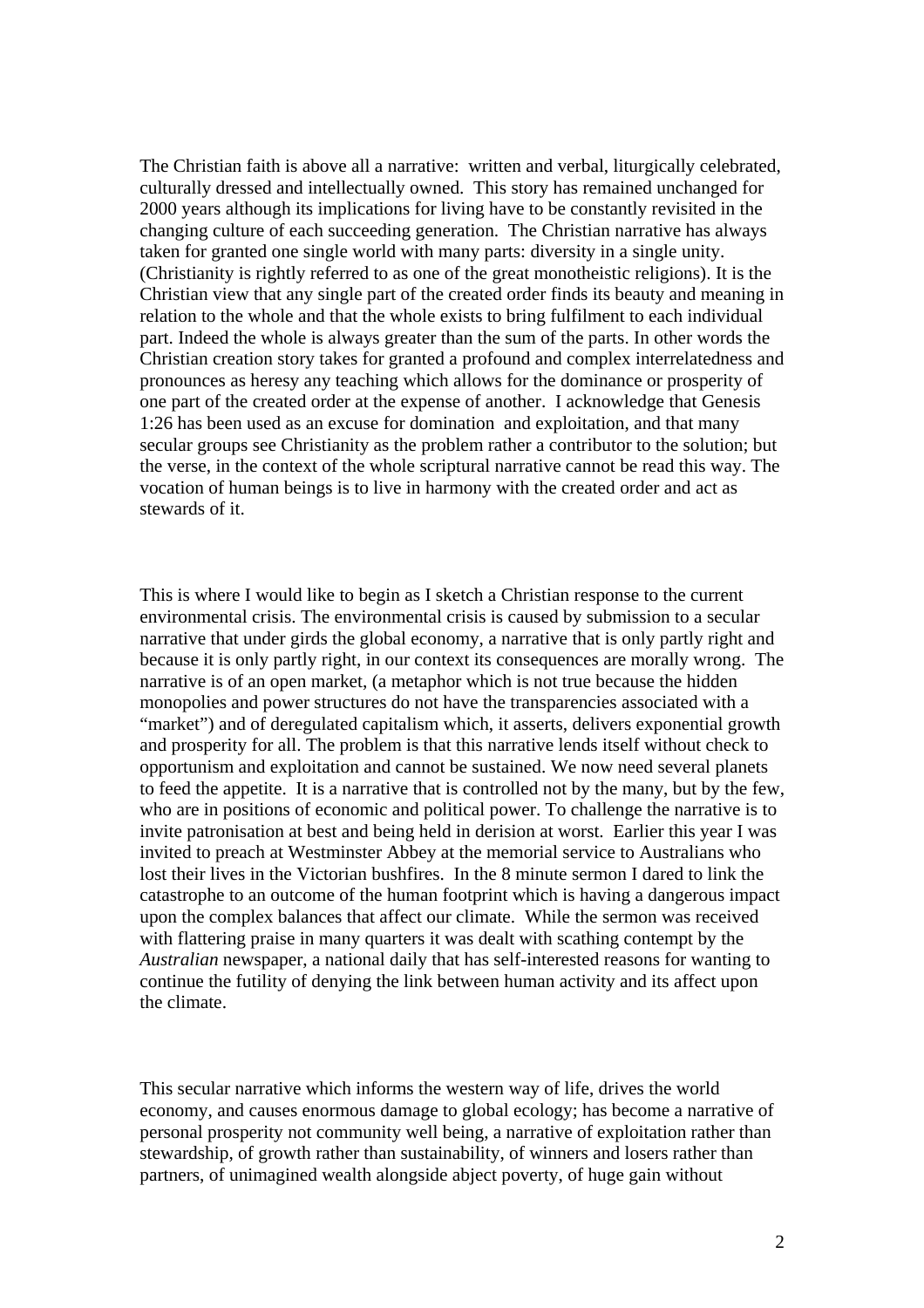meaningful contribution, of the supremacy of self interest over a commitment to common good, of incentive and reward given to the top end of the food chain with scant regard care or thought given to those on the bottom end of the same chain.

Economy and ecology are twin pillars supporting civilisation as we have come to experience it. Our early ancestors knew only of ecology. When an agrarian way of life developed, it became possible for the few to grow enough food for the many, enabling the many to follow other pursuits, including the arts. It was then that a fledgling economy became inevitable. The economy draws everything from the ecology. The ecology is the great but not limitless resource which sustains all human endeavour and from which all wealth and prosperity is derived; the economy is the humanly devised system by and through which commodities are traded. Regard given only to the former, i.e. the economy, with scant or no regard for the latter, will, as Jerrod Diamind illustrates in his monumental book "*Collapse*", ultimately and inevitably result in the death of the civilisation that thrived upon it. That there is an underlying flaw in human nature has long been the observation of Christianity. Given our propensity to self interest, it is almost inevitable that with half a chance, human beings will indulge themselves to the point of destruction even when the signs on the road are saying please turn around, this is a dangerous path. If we have doubted this truth, witness the world economy in October 2008. Unrestrained greed drove us to the point of total collapse; what saved a cataclysmic collapse was not the action of highly motivated and selfless individuals in the private sector, no, what saved us from catastrophe was the action of politicians who recognised the irony that without commitment to public and common good, the interests of private individuals would be under greater threat. In the long term individuals cannot prosper at the expense of common good, but because of it. Tragically, since that time what we have not observed a commitment to a new and possibly life giving narrative, but a desire to return as quickly as we can to our old ways.

Similarly, if we doubt the truth, witness the unquestionable weight of scientific opinion which for some time has not only made the environmental crisis crystal clear; but has also made clear what the response needs to be; and the consequences if we fail to act. To judge the global response to this point, we would rather hang our coat on the hook of the lone scientist, the approximately 5% which questions considered science, rather than face up to the changes that are required. In December the world community will gather in Copenhagen to try to agree a globally disciplined way forward over coming years. Sadly there is little real optimism that sufficiently robust restraints will be placed upon carbon emissions and other environmentally destructive practices. The reason is not that we do not understand the consequences of a limited response, nor that we have misunderstood the science: no, it is that we, believer and non-believer, Christian and secularist, we remain unquestionably committed to the prevailing secular narrative which demands gratification now rather than invest in a sustainable future. We have convinced ourselves that we must maintain whatever economic advantage we believe we have over others in the global community, rather than build common good. The false narrative that we can still win at the price of another's loss prevails. We still have not fully accepted the narrative that this is a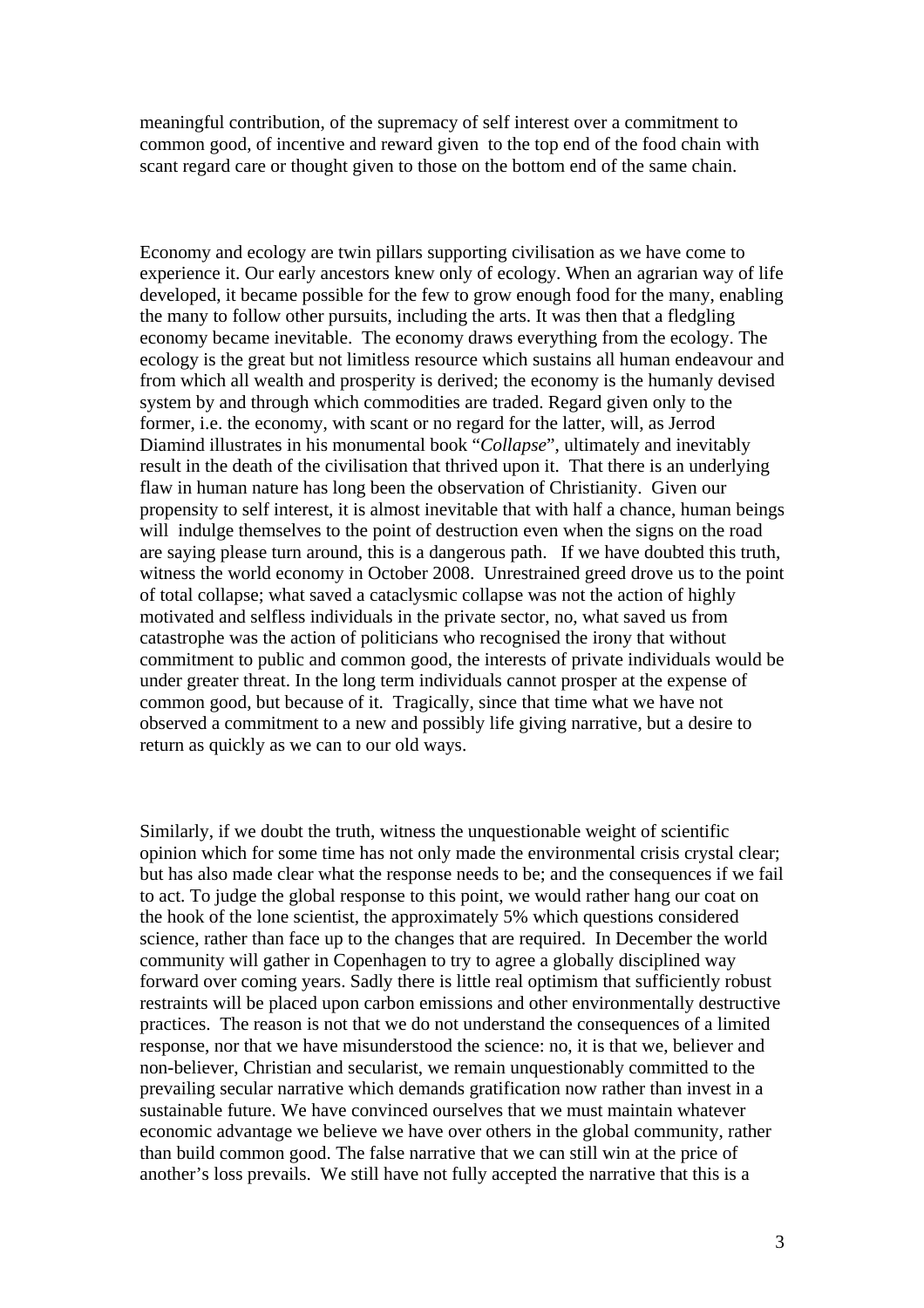single world with many parts, that loss in one place will mean loss in every place. Strangely this truth does not seem to have been embraced by some sectors of the Christian community either. The most wealthy Anglican Diocese in Australia, and one of those most influential in the world has recently revealed that it lost \$A100,000,000 in the stock market collapse and has admitted that this came about as a direct result of borrowing money to invest on the equities market. What is extraordinary is that the Diocese, which is perhaps the most Puritan of all Anglican Dioceses, convinced itself that this was not gambling, was not an attempt to make a substantial win at the expense of someone else's loss. To borrow someone else's money and place it on the equity market is not a legitimate investment and in other quarters would result in immediate and serious consequences for those responsible.

Why is it that we are so committed to a consumerist view of the world? If a person from the West were to spend a significant amount of time in a community of the two thirds world, be it the outskirts of Lima in Peru, the squatter camps on the edges Manilla the Philippines, or a black township like Guguletu on the outskirts of Johannesburg SA they would probably experience more laughter than they do at home. To live in material poverty does not necessarily mean a diminishment of human happiness and fulfilment. In fact, apart from abject poverty and the pain that goes with squalor, it is well documented that happiness or contentment does not increase, pro rata with increased wealth or prosperity, indeed, the comparison can be negative. Fulfilling relationships lead to a happiness that the accumulation of products simply cannot provide; the knowledge that one is loved delivers a level of fulfilment not available through positions of power; membership of a community delivers a contentment and peace that no security system can guarantee.

The new narrative that must under gird changed economic behaviour in response to the threat of climate change is not (as politicians are afraid) a narrative of less, but of more; not of diminished life style, but of life style enhanced. Sadly, Christian theology and western economic systems have supported each other in the creation of a world of heightened individuality at the expense of diminished community life, a world in which more and more has to be spent on protecting what we have from the neighbours who have not. In a healthy community there are no locked doors and no one is hungry. In a healthy community there is no necessity for everyone to own everything for many items can be shared. It was said of the early Christian community that "they held all things in common". We will not adequately or sufficiently change the behaviour of the world community in response to the climate change crisis simply by speaking of light globes; we need a narrative which holds before us the spectre of life in greater fulfilment.

Australia, like many other countries is working towards a *Bill of Rights*. It is hard to argue against this proposition for like motherhood human rights are always worth protecting. However, the difficulty with a *Bill of Rights* is that the only entity at law with rights is the individual. I do not believe this to be the case. I believe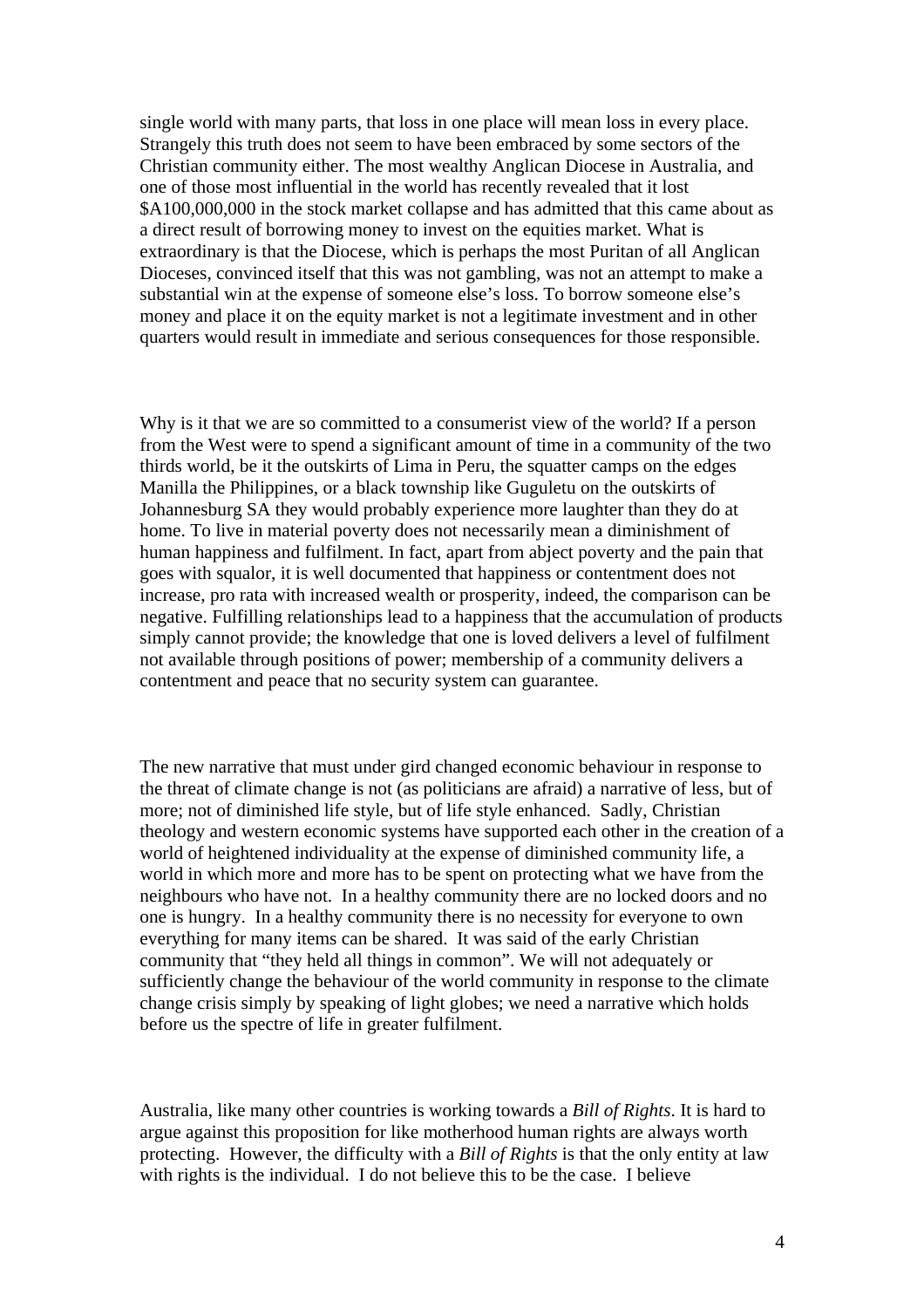communities have rights; indeed, generations yet to be born have rights. I do not believe I have the right to smoke in an environment where I can harm others and I do not believe I have the right to emit limitless carbon, simply because I can, or I have the money that enables me to do so. Like tobacco smoke it is now clear that the emission of green house gases, especially limitless tons of CO2 causes untold damage to the environment and its abundant diversity of species, whilst unjustly threatening those who have contributed least to the problem, the poor of the world and to generations yet to be born. A self imposed but independently monitored and verified limitation of carbon and other emissions is therefore urgently required and its imposition is first required by the largest emitters per head of population not the largest emitters in gross terms. In other words, limitation imposed upon every American or Australian citizen at approximately 20 tons per person per year is more urgent than a limitation on every Chinese at 5 tons per person per year, even though in gross terms the number of Chinese between them have now become the world's greatest emitters. We can have no moral persuasion to influence the limitation of emissions in countries like China and India until our emissions are reduced to a level per head of population that is lower than theirs.

The dominant economic narrative of our time is one of exponential growth. Without growth, so we are told, we face recession or depression. Economic growth has reaped enormous prosperity for those of us who live in the West. We are at least twice as prosperous as our grandparents were 50 and more years ago. However it is not rocket science to understand that exponential growth, based upon an expanded exploitation of natural resources is simply not sustainable in the long term. If all the world were to enjoy the life style enjoyed by most in the west, a life style and level of development which the Chinese and Indians rightly tell us they are morally entitled to, we need much more than one planet. Professor Ian Lowe, until recently the Chair of the Australian Conservation Foundation puts it this way: "until a decade and a half a go the tension between human need and the capacity of the world to produce was in balance, now we use up the resources available to us in any given year by about October". Our level of environmental indebtedness to the future is as serious as our economic indebtedness.

The economy as we know it can be simply described as a trade economy. I have something that you are prepared to buy. At the point of exchange what we trade holds its greatest value, as hours days months and years roll on what we traded loses its value and in most cases ceases to have any; therefore to maintain growth more has to be cut down, dug up and exploited this year than last year, the speed of the expansion is exponential. Trade is opportunistic. I will look for a space or gap in the market and attempt to fill it, necessary or not. It is the aim of the trade economy to fill all the human gaps or spaces until none are left. Goods are placed in supermarket stalls to entice us to take home  $20 - 30\%$  more than we intended. But here is the rub, human beings live in the spaces; the Spirit flies and whirls and flourishes in the spaces; space or gap was the first work of God's creation, to fill it all is not to add but to diminish. It is ironic that the consumerism which is exploited and advertised as the way to life fulfilment, is in fact the way to life diminishment – as well as ecological disaster; for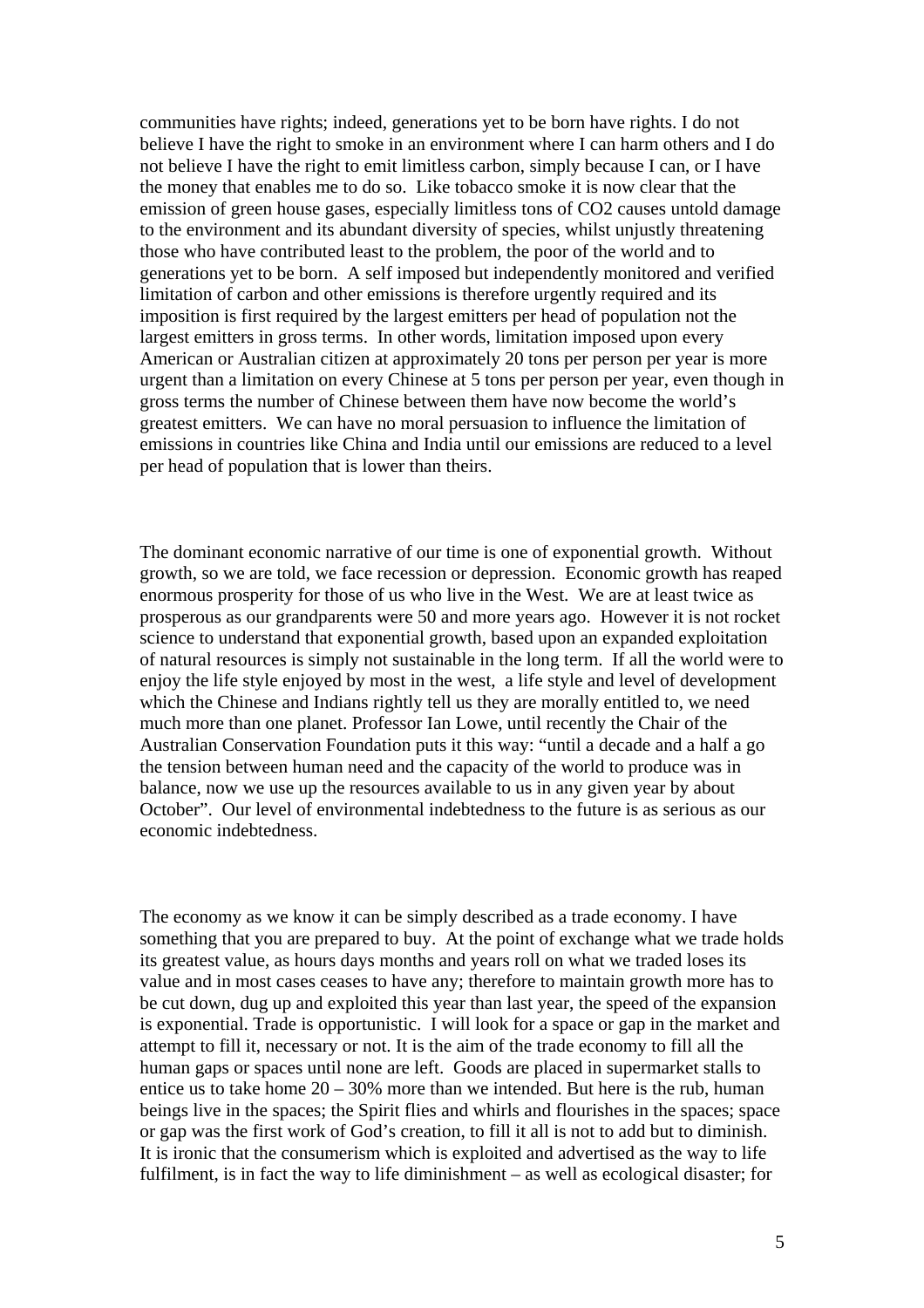it is when all the spaces are filled that we can guarantee that human beings will behave at their worst. It is only in the spaces, what the Bible calls shalom, that human beings can flourish and the ecological order can find its balance once more.

It is therefore urgent that we develop a different economic narrative, one that is based upon sustainability rather than exploitation, of partnership rather than ownership, of space rather than consumer in fill, and of growth that is organic and life giving rather than accumulative with no returning cycle of blessing. We must develop language and imagination that takes us out of a worn individualistic unregulated capitalist narrative that no longer serves our hopes for the future, to a sustainable story of human values that coexist with, indeed enhance, environmental well being. The task is huge and urgent, especially with the pressure of an ever expanding world population; however it is not beyond us.

A significant marker in the way to the discovery of a sustainable economic narrative for our time is the Christian understanding of gift. Christians understand all of life to be gift, the natural order is gift, another human life is gift, the smile of a child or the wisdom of the elderly is gift, the unmapped landscape of a newly dawned day is gift. Unlike trade, gift continues to expand in its value in the giving, by tomorrow its blessing has multiplied. Gift creates space, unlike a traded commodity that fills it, therefore expanding the movement possible for the human spirit. Space was the first act of God's creation, separating light from darkness, water from land and the heavens from the earth: an environment was created through which life might flourish. Remove the space and life is diminished, return the space and the environment will regenerate itself and human behaviour will improve. Gift might be material in substance but in its reception it can become of infinitely more value in its redeeming, restorative, reconciling, healing quality. Unlike trade which is almost always simply the exchange of a static consumer commodity, gift can build assets. By assets I mean the contributors to human life that engender meaning, value, purpose. Health is an asset as is education, appreciation of beauty, an intimate relationship, family life, the wisdom of the elderly, the love and distinctiveness that flows from disability. Above all, a vibrant and healthy environment is our prime asset, an environment in which the balance of life is maintained, diversity flourishes, rivers run clear and fish prosper; an environment in which the air is clear and the lights of heaven can be observed by all in wonder and awe. It is now a widely accepted truth that although the present generation is twice or perhaps thrice as prosperous as its grandparents 50 years ago it is not twice as happy or contented. While we are surrounded with more and more consumer items, it seems as if our real assets have diminished.

So what might a gift based economy look like, an economy that does not seek to replace a trade based economy, but one that seeks to give it the balance it currently lacks: indeed seeks to give it the grace to evolve into an economy that has the capacity to survive into the  $21<sup>st</sup>$  Century rather than collapse under its own unsustainable weight? How can we tell the narrative, the story, of this economy in a way that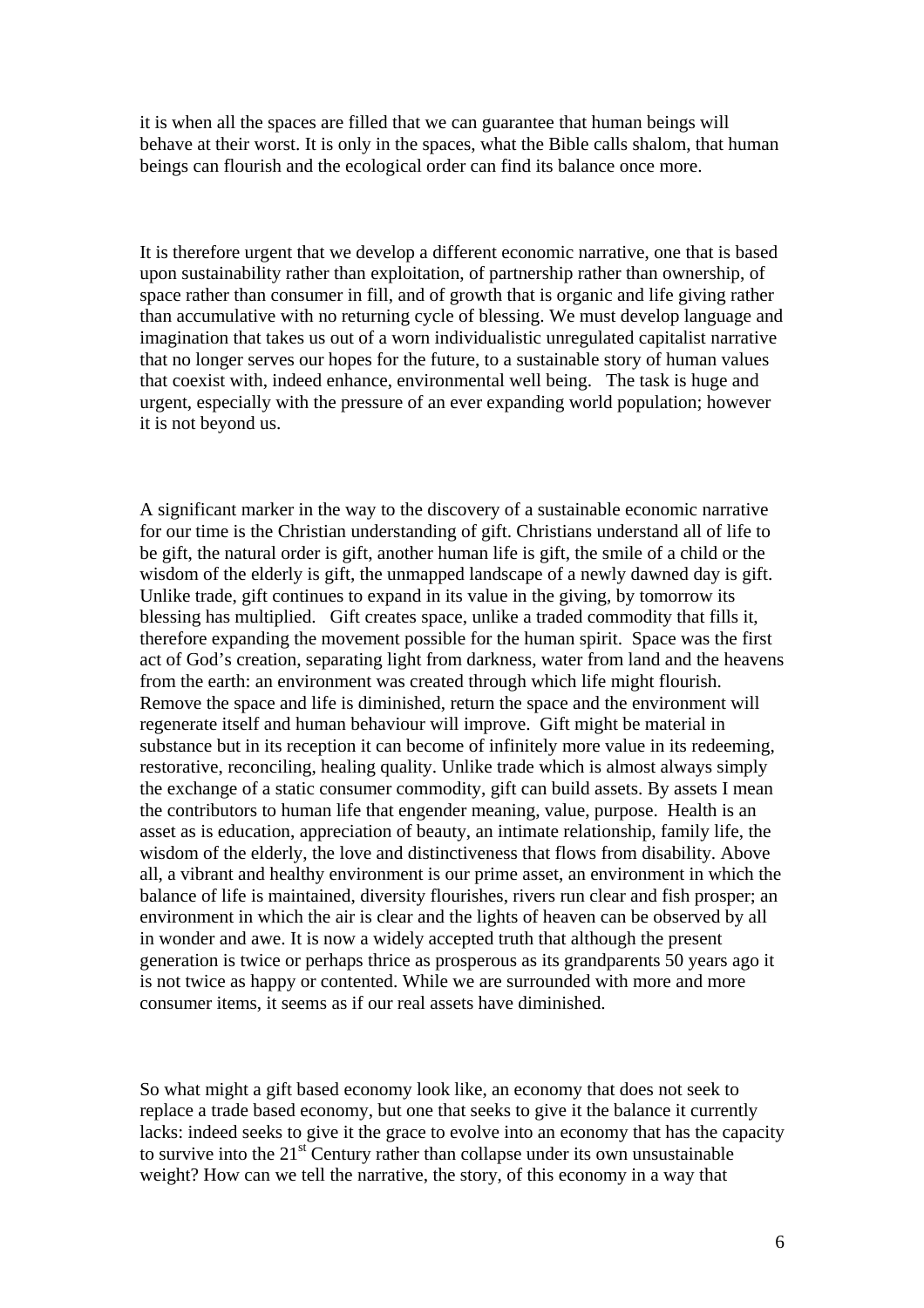inspires, encourages and gives hope? This is the challenge. We cannot deal with the environmental crisis without addressing the fundamentals of the economic narrative and we cannot evolve a more appropriate economic system without securing the environment.

Here are some snapshots to illustrate the narrative of a gift based economy.

- The educational system at primary, secondary and tertiary level addresses its curriculum through the prism of human values that build assets, rather than its current single emphasis upon a point scoring analysis of technology and skill development geared towards productivity. Teachers treat as of equal importance their, and their students knowledge of and commitment to gift; to values that are life sustaining and asset building. They hold them as of equal merit to the acquiring of technical and analytical skill. In the 2009 class room and lecture hall the subliminal teaching is that productivity is everything, you are what you produce. This is simply not true, we are what we become. We are *human beings* first, not human producers. At the end of the day that which will provide contentment, fulfilment and joy is the mutuality of life giving relationships within community. Because of the huge indebtedness accrued by students at tertiary level, there is also subliminal teaching that debt is ok as a way of life, including by implication environmental debt. Students finish their university education have imbibed a life time culture of debt.
- Regulation is restored to the banking system so that banks only lend what is deposited with them. The primary business of banks is to serve individuals and organisations that do business with them; they have become businesses that serve their shareholders first. They do not have the right to "print money" by circulating that which is not theirs to circulate. Such restraint will itself be a gift in the normalising of economic life and preventing a return to an artificially unsustainable level of borrowing and the unnecessary raping of the environment. Such regulation will also begin to normalise salary levels that have escalated to the grotesque, for CEO's are now hired and judged by their capacity to earn for their company that which cannot be earned without winning at someone else's loss, including that of the environment. It is always a gift to secure the common good even if as a consequence it restricts the capacity of individuals to quarantine a substantial profit in their private domain.
- Regulation is put in place at a global level to prevent money being made by those who simply trade in it without contributing to the common good. Such regulation would severely restrict the activity of hedge fund operators and traders who are not there to invest and build the value of a company, but who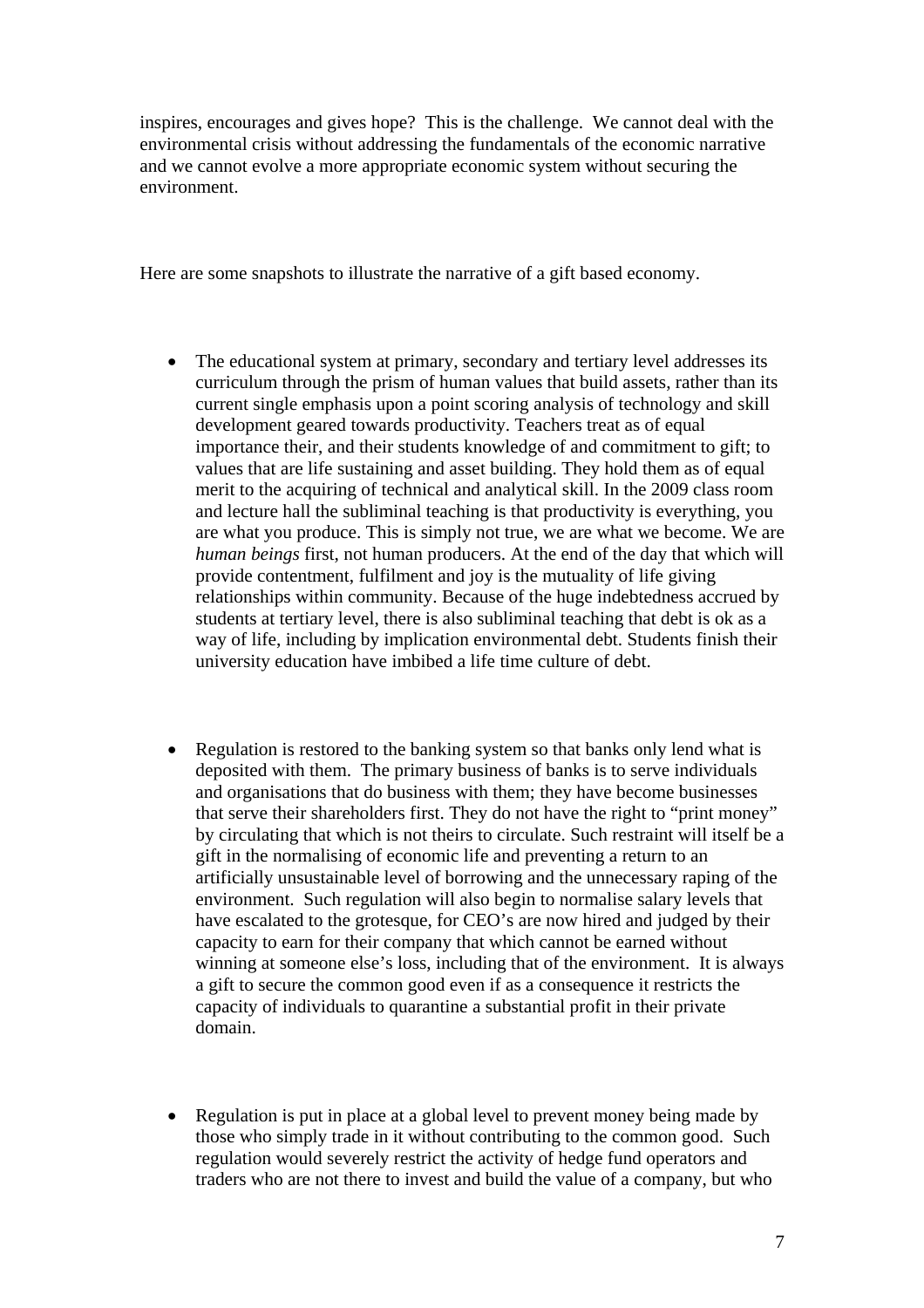simply gamble that on any given day certain stocks will rise or fall: indeed to curtail the activity of those whose artificial trading is in itself the cause of stocks rising or falling. We must build a cultured understanding that all human acquisition comes ultimately from the natural environment, that which is acquired without value contributed "steals" from the ultimate resource – the environment

- Environmental cost is weighed with equal seriousness as financial cost by government and boardroom. Such consideration will automatically initiate an emission reduction target and commit to a carbon neutral economy. Such a move will not cause the death of capitalism as we know it, on the contrary, businesses will quickly adapt to the re positioning of the goal posts. Businesses cannot make this shift, only government can move goal posts and so far the energy invested by governments world wide to achieve this end has been abysmal. Please God they will get their act together this year in Copenhagen. Governments world wide have not made a very good fist of very much in recent years, focusing of the mind in this area will be the single biggest gift they can offer.
- Trade regulations are revisited to alter the balance of power from a bias towards those who are already prosperous to a bias towards those who are poor. Currently poorer countries of the world are unable to gain the best possible price for their products because of unfair protection and limitations placed by those who are wealthy.
- There is shift in the mind of ordinary people away from an overriding commitment to private wealth towards a balancing desire for the development of the common good. Such a desire will automatically diminish the need for very expensive and out of proportion security towards partnerships and better mutual understanding and respect. Such a commitment will help those countries that are prosperous to realise that the potential loss of their comparative position of wealth vis a vis other nations, will not reduce overall enjoyment of life of their people, but has the potential to greatly enhance it. (Imagine a world in which a significant proportion of the annual budget currently spent on security and armed forces were diverted to building social cohesion).
- In personal conversation as well as international trade the question should move from what empty space have you in your consumer laden life that we can fill, to what assets do you have that might be enhanced through mutual cooperation. Australia might, for example, recognise that its considerable uranium deposits will help India and China reduce its carbon emissions